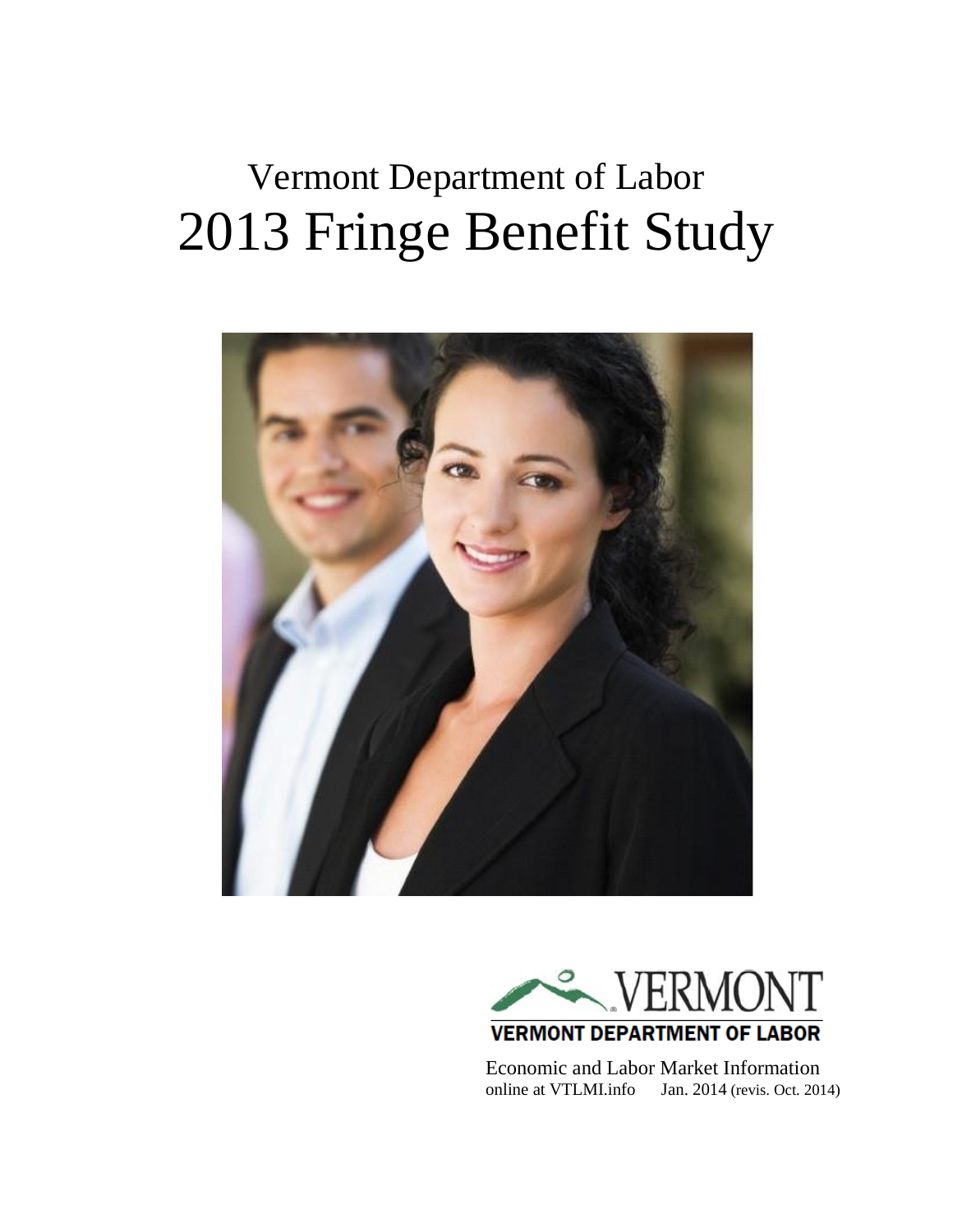#### **Introduction**

The Vermont Department of Labor collects data from private employers in Vermont periodically to determine the typical package of benefits that is currently offered to workers. Employers can compare their own benefits packages to the results of this study to assess the competitiveness of what they offer relative to other businesses of similar size. Prospective employees can determine what the typical benefits might be for a given size firm.

In 2013, Vermont private non-agricultural employers were asked whether they offered medical, disability or life insurance, a pension plan, paid vacation, and other specific benefits to workers. They were also asked about the number of workers offered, and enrolled in medical plans. In addition, employers were asked about the costs of these benefits. Only private employers with at least three employees covered by Unemployment Insurance were sampled. Self-employed workers and government employers were not included (see Figure 1 at right).

The results present a point-in-time snapshot of benefits currently offered by responding private employers in Vermont. They do not address overall levels of benefit coverage in the state, nor are they directly comparable to surveys conducted in the past. However, the sample of firms attempts to be representative of the various types of businesses found in the state.

The majority of businesses in Vermont are small. More than three quarters of private employers have fewer than ten employees (Size Class 1 or smaller). Only about half a percent have more than 250 workers in the state (Size Class 5). Figure 2 indicates the proportion of firms in each of the size classes in the study (i.e. private employers with at







least three employees covered by Unemployment Insurance). The number of workers in firms of each size class is much more evenly divided, as shown in Figure 3.

Results presented on subsequent pages are based on information provided by respondents in each size class. Some numbers may not add exactly due to rounding, or when multiple responses are possible.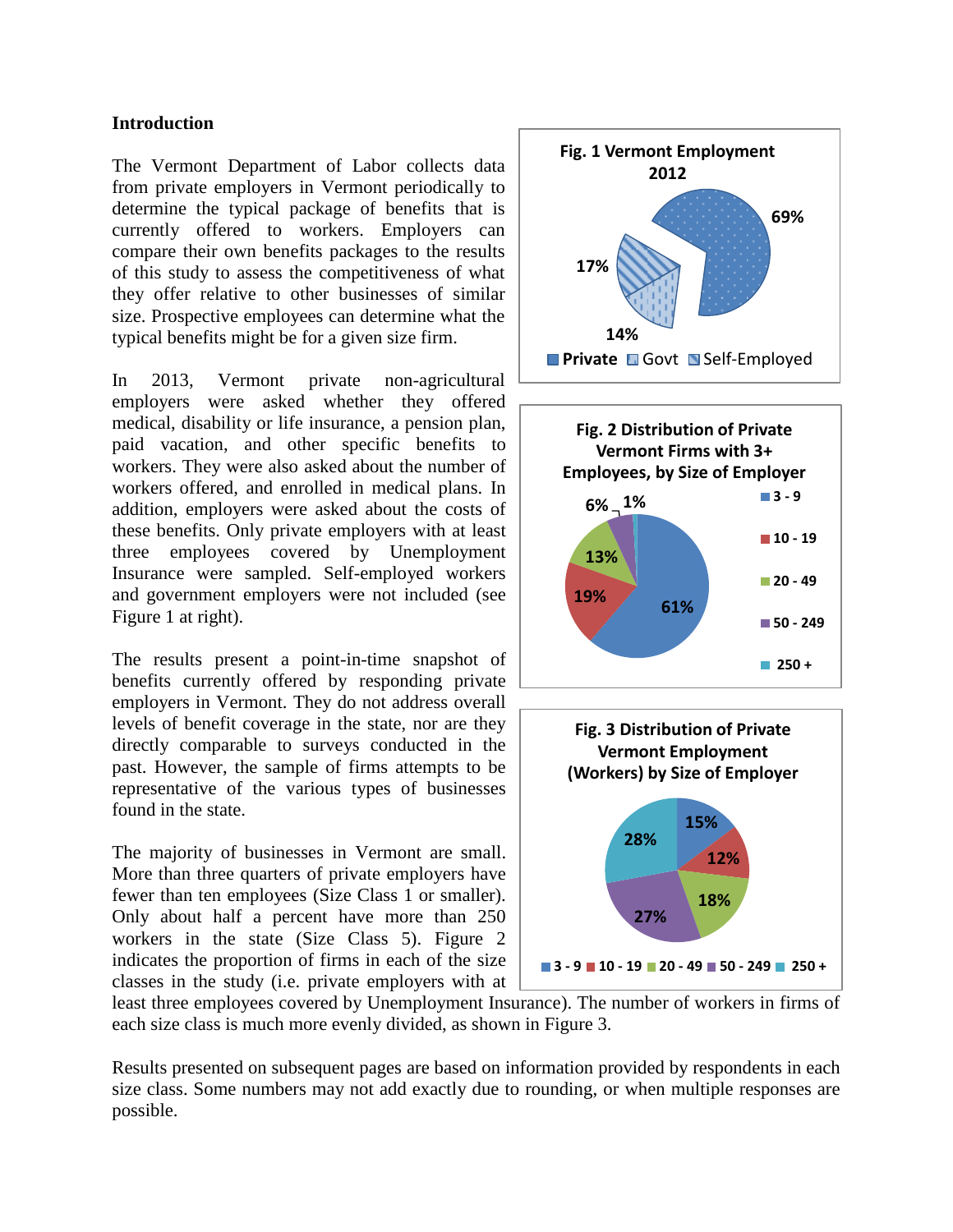### **Highlights**

- Responding firms reported more than half of their workers were enrolled in health insurance plans through their offered coverage.
- Small firms were more likely than other size classes to cover 100% of medical premiums. (Larger firms may choose to self-insure.)
- High Deductible Health Plans (HDHPs) were the most popular type of health plan.
- Smaller size classes had a lower rate of change to their employee's share of premiums than larger size classes.
- About half of responding employers offered paid leave.
	- o Approximately half of employers who offered paid leave offered it as separate vacation and sick and/or personal days. Slightly less than half of offering firms provided consolidated leave.
- The median number of total paid leave days was relatively consistent across size classes.
- The percentage of firms offering paid holidays ranged from seventy-one percent to ninety-two percent, depending on the size of the firm.
- Among full-time workers at organizations that responded to the study, 41 to 73 percent, depending on size class, had paid sick leave, or personal or consolidated leave, available to them to use for sick time.
- Larger size classes tended to offer fringe benefits at a higher rate than smaller firms.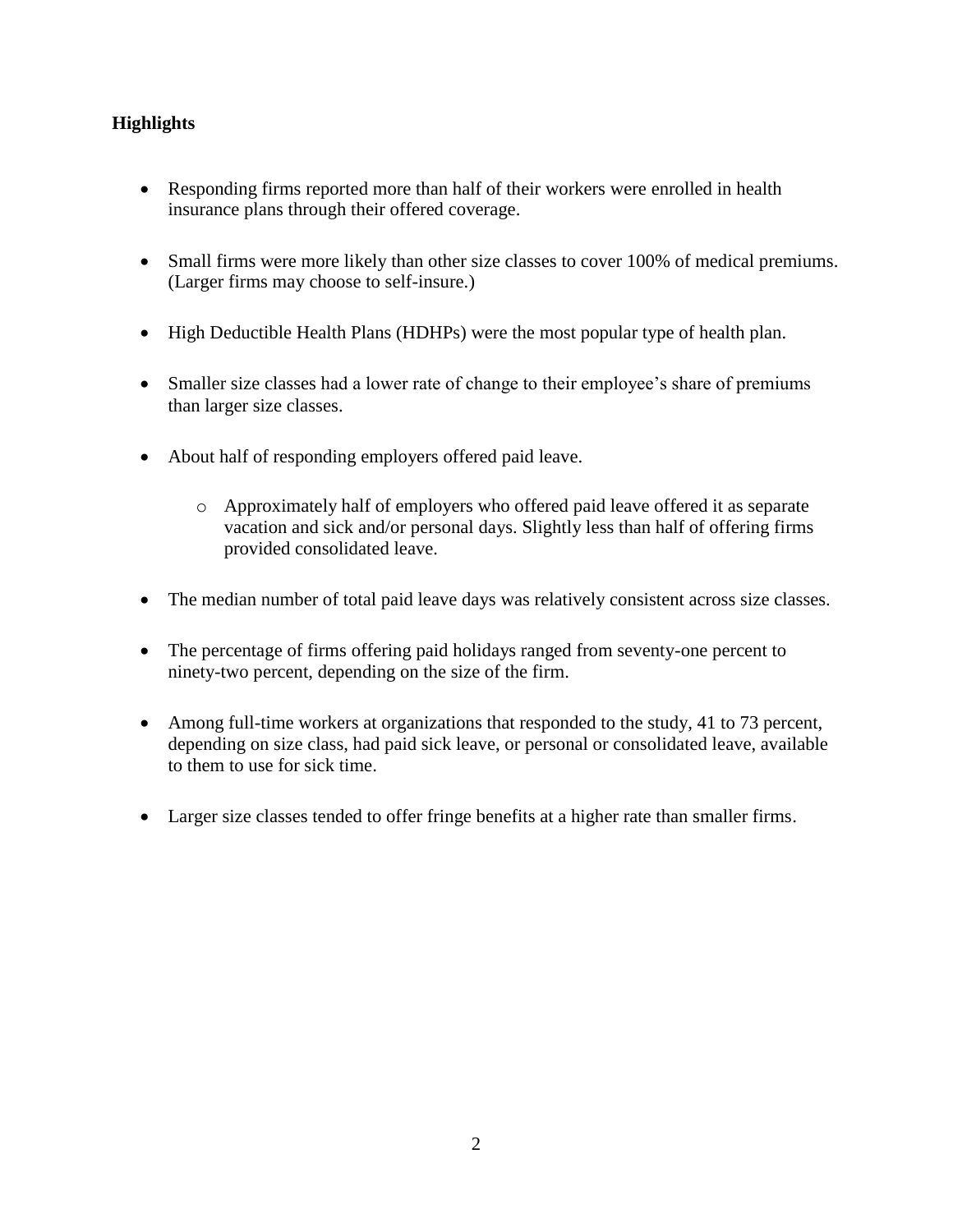Table 1

| Table 1<br>Private Employers                               |     |     |                                              |     |     |                                               |
|------------------------------------------------------------|-----|-----|----------------------------------------------|-----|-----|-----------------------------------------------|
|                                                            |     |     |                                              |     |     | % of Firm Size Class, by employment Responses |
|                                                            |     |     | 3-9 10-19 20-4950-249 250+                   |     |     | 1,079                                         |
| <b>Summary of Benefits</b>                                 |     |     |                                              |     |     |                                               |
| Health insurance                                           | 41% | 58% | 78%                                          | 89% | 99% | 714                                           |
| of those offering, have a waiting period to enroll         | 66% | 76% | 85%                                          | 92% | 88% | 572                                           |
| median number of days to wait                              | 90  | 67  | 90                                           | 60  | 60  | 572                                           |
| Prescription drug coverage                                 | 23% | 41% | 58%                                          | 78% | 92% | 540                                           |
| Dental insurance                                           | 13% | 21% | 44%                                          | 74% | 93% | 417                                           |
| Vision insurance                                           | 8%  | 15% | 28%                                          | 41% | 66% | 261                                           |
| Life insurance                                             | 11% | 23% | 44%                                          | 75% | 92% | 417                                           |
| Short-term disability insurance                            | 11% | 16% | 38%                                          | 64% | 82% | 356                                           |
| Long-term disability insurance                             | 8%  | 20% | 36%                                          | 60% | 78% | 341                                           |
| Retirement plan                                            | 30% | 43% | 57%                                          | 75% | 80% | 1,056                                         |
| Paid Leave                                                 | 44% | 52% | 62%                                          | 80% | 86% | 1,054                                         |
| of those offering paid leave, type offered                 |     |     | % of firms in size class offering paid leave |     |     | Responses                                     |
| Consolidated leave (vacation, sick, personal combined) 41% |     | 39% | 41%                                          | 46% | 52% | 626                                           |
| Separate types<br>types offered:                           | 59% | 61% | 59%                                          | 54% | 48% | 626                                           |
| Vacation                                                   | 58% | 57% | 56%                                          | 53% | 48% | 626                                           |
| Sick leave                                                 | 33% | 37% | 37%                                          | 35% | 28% | 626                                           |
| Personal leave                                             | 19% | 16% | 22%                                          | 24% | 23% | 626                                           |
|                                                            |     |     |                                              |     |     |                                               |
| <b>Educational Benefits</b>                                |     |     | % of Firm Size Class, by employment          |     |     | Responses                                     |
| <b>Tuition Reimbursement</b>                               | 19% | 19% | 21%                                          | 38% | 54% | 1,024                                         |
| <b>Tuition Advance</b>                                     | 7%  | 5%  | 6%                                           | 10% | 8%  | 992                                           |
| Paid Time Off to Attend Class                              | 19% | 18% | 15%                                          | 23% | 22% | 1,010                                         |
|                                                            |     |     |                                              |     |     |                                               |
| Other Benefits                                             |     |     |                                              |     |     |                                               |
| Child Care                                                 | 3%  | 4%  | 3%                                           | 6%  | 21% | 1,031                                         |
| <b>Elder Care</b>                                          | 0%  | 0%  | 0%                                           | 2%  | 3%  | 1,029                                         |
| Non-production Bonuses                                     | 20% | 21% | 21%                                          | 30% | 36% | 1,025                                         |
| <b>Flexible Spending Account</b>                           | 5%  | 8%  | 15%                                          | 43% | 59% | 1,034                                         |
| Telecommuting                                              | 6%  | 10% | 11%                                          | 21% | 18% | 1,026                                         |
| <b>Transportation Subsidy</b>                              | 5%  | 3%  | 4%                                           | 9%  | 12% | 1,030                                         |
| <b>Health Club Subsidy</b>                                 | 4%  | 2%  | 4%                                           | 20% | 29% | 1,026                                         |
| EAP (Employee Assistance Program)                          | 1%  | 4%  | 11%                                          | 40% | 60% | 1,025                                         |
|                                                            |     |     |                                              |     |     | Online at VTLMI.info                          |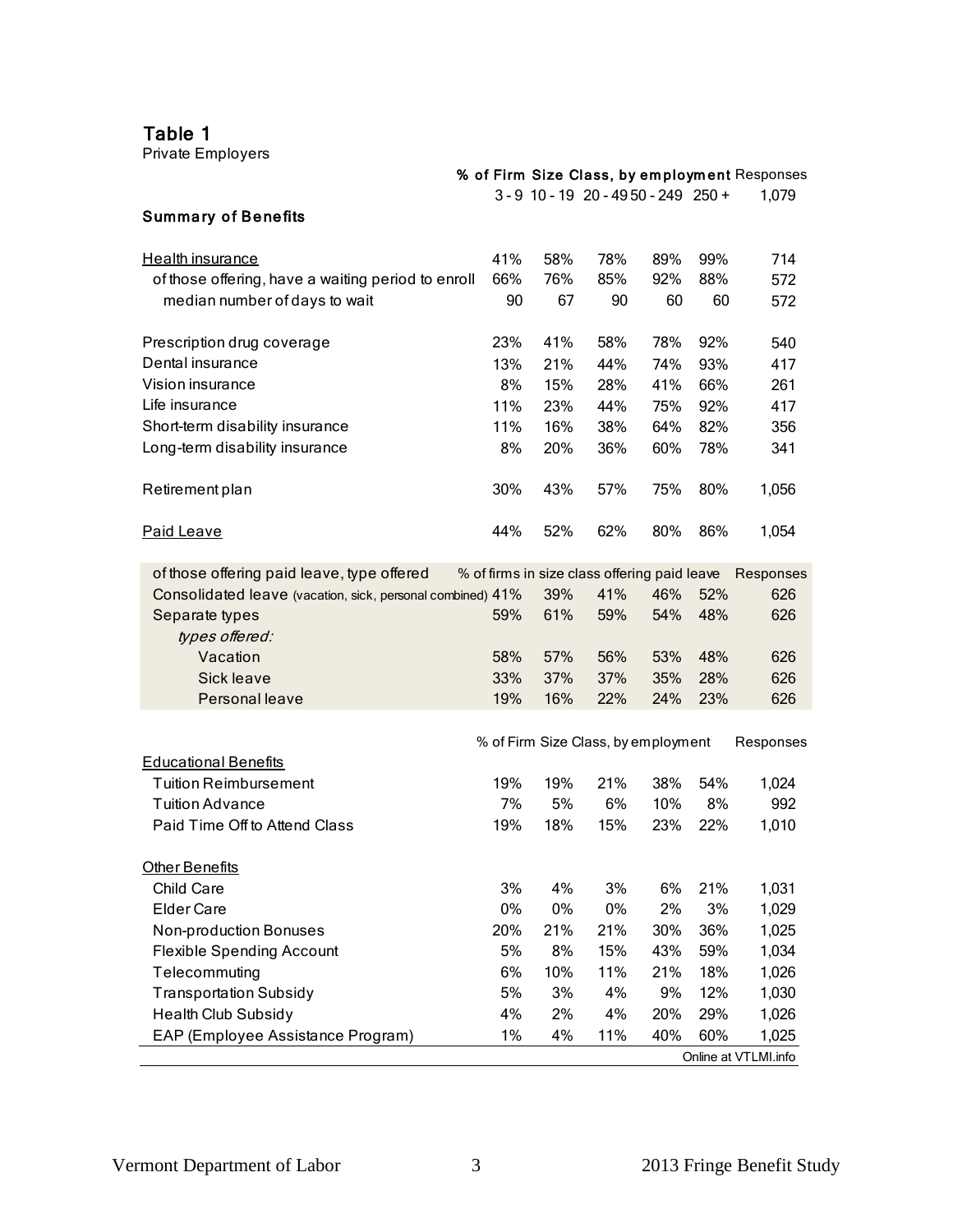Private Employers

|  |  |                                              | % of Firm Size Class, by employment Responses |
|--|--|----------------------------------------------|-----------------------------------------------|
|  |  | $3 - 9$ 10 - 19 20 - 49 50 - 249 250 + 1,079 |                                               |

#### Insura nce Be ne fits Offe re d

| Health Insurance                                                                |     |     |     |     |     |     |
|---------------------------------------------------------------------------------|-----|-----|-----|-----|-----|-----|
| Percent of firms that offer to full-time workers                                | 41% | 58% | 78% | 89% | 99% | 714 |
| Also offer to part-time workers, as % of those who offer                        | 13% | 13% | 13% | 19% | 30% | 695 |
| Percent that have a waiting period                                              | 66% | 76% | 85% | 92% | 88% | 572 |
| Median length of waiting period in days<br>Number of Full-Time Workers          | 90  | 67  | 90  | 60  | 60  | 572 |
| Offered health ins. as % of total F-T workers in firm                           | 92% | 95% | 96% | 96% | 95% | 715 |
| Enrolled F-T workers as % of those offered insurance                            | 70% | 57% | 58% | 63% | 70% | 711 |
| <b>Prescription Drug Coverage</b>                                               |     |     |     |     |     |     |
| Percent of firms that offer to full-time workers<br>Number of Full-Time Workers | 23% | 41% | 58% | 78% | 92% | 540 |
| Offered coverage as % of total F-T workers in firm                              | 92% | 98% | 98% | 95% | 95% | 540 |
| Enrolled F-T workers as % of those offered insurance                            | 74% | 59% | 59% | 65% | 72% | 522 |
| Dental Insurance                                                                |     |     |     |     |     |     |
| Percent of firms that offer to full-time workers<br>Number of Full-Time Workers | 13% | 21% | 44% | 74% | 93% | 417 |
| Offered dental ins, as % of total F-T workers in firm                           | 92% | 98% | 98% | 95% | 95% | 417 |
| Enrolled F-T workers as % of those offered insurance                            | 69% | 53% | 54% | 65% | 70% | 408 |
| Vision Insurance                                                                |     |     |     |     |     |     |
| Percent of firms that offer to full-time workers<br>Number of Full-Time Workers | 8%  | 15% | 28% | 41% | 66% | 261 |
| Offered vision ins. as % of total F-T workers in firm                           | 94% | 98% | 98% | 98% | 98% | 261 |
| Enrolled F-T workers as % of those offered insurance                            | 73% | 59% | 57% | 63% | 67% | 244 |
| Life Insurance                                                                  |     |     |     |     |     |     |
| Percent of firms that offer to full-time workers                                | 11% | 23% | 44% | 75% | 92% | 417 |
| Number of Full-Time Workers                                                     |     |     |     |     |     |     |
| Offered life ins. as % of total F-T workers in firm                             | 88% | 96% | 95% | 96% | 95% | 417 |
| Enrolled F-T workers as % of those offered insurance                            | 83% | 87% | 85% | 85% | 84% | 407 |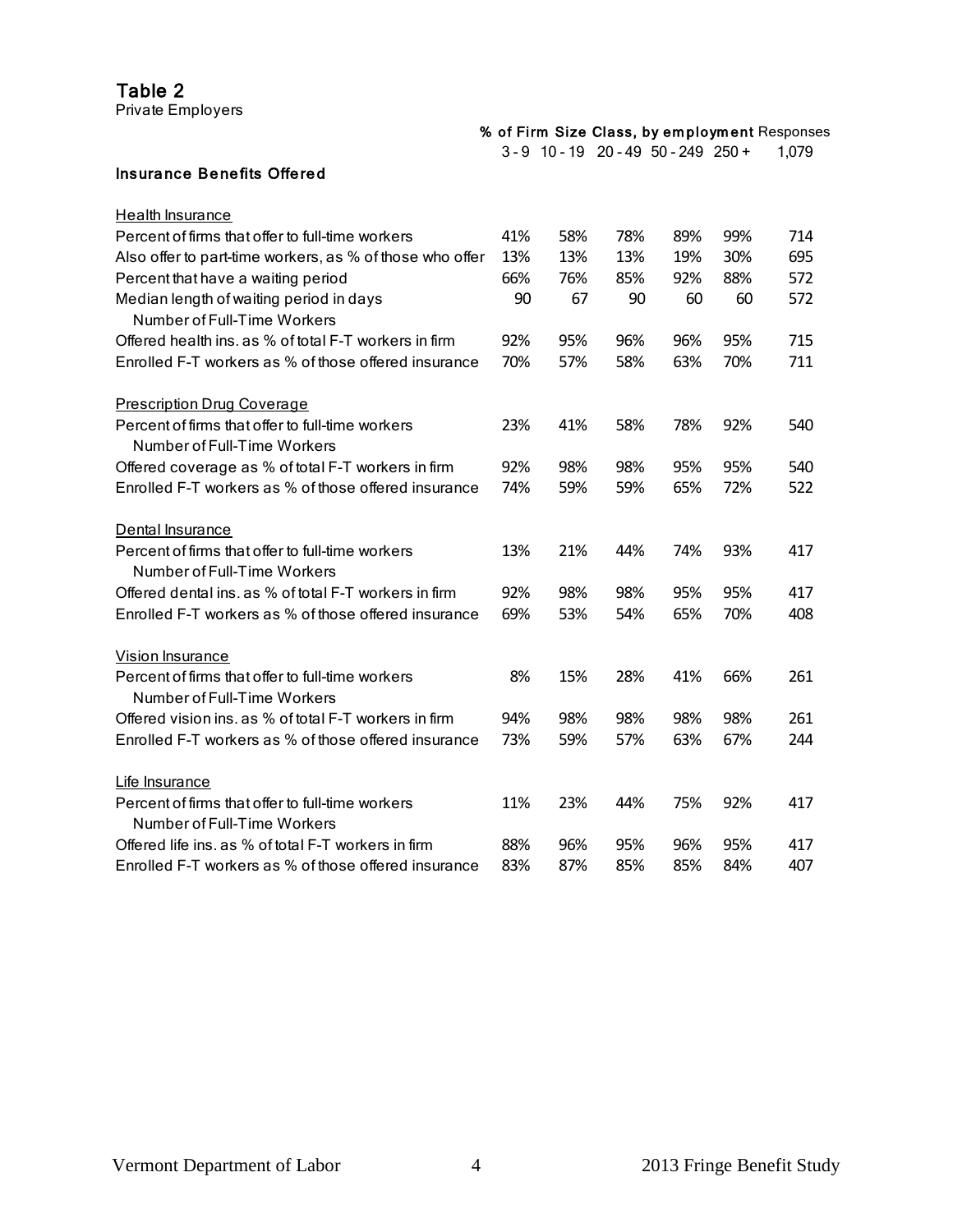#### Table 2 -continued

|                                                           |                                                                                                                     |                                                           |                                                           |                                                           | 1079                                                                                                                                                       |
|-----------------------------------------------------------|---------------------------------------------------------------------------------------------------------------------|-----------------------------------------------------------|-----------------------------------------------------------|-----------------------------------------------------------|------------------------------------------------------------------------------------------------------------------------------------------------------------|
|                                                           |                                                                                                                     |                                                           |                                                           |                                                           |                                                                                                                                                            |
|                                                           |                                                                                                                     |                                                           |                                                           |                                                           |                                                                                                                                                            |
|                                                           |                                                                                                                     |                                                           |                                                           |                                                           | 356                                                                                                                                                        |
|                                                           |                                                                                                                     |                                                           |                                                           |                                                           |                                                                                                                                                            |
|                                                           |                                                                                                                     |                                                           |                                                           |                                                           | 356                                                                                                                                                        |
| 87%                                                       | 71%                                                                                                                 | 79%                                                       | 76%                                                       | 82%                                                       | 344                                                                                                                                                        |
|                                                           |                                                                                                                     |                                                           |                                                           |                                                           |                                                                                                                                                            |
|                                                           |                                                                                                                     |                                                           |                                                           |                                                           | 341                                                                                                                                                        |
|                                                           |                                                                                                                     |                                                           |                                                           |                                                           |                                                                                                                                                            |
|                                                           |                                                                                                                     |                                                           |                                                           |                                                           | 341                                                                                                                                                        |
|                                                           |                                                                                                                     |                                                           |                                                           |                                                           | 333                                                                                                                                                        |
|                                                           |                                                                                                                     |                                                           |                                                           |                                                           |                                                                                                                                                            |
|                                                           |                                                                                                                     |                                                           |                                                           |                                                           | 688                                                                                                                                                        |
|                                                           |                                                                                                                     |                                                           |                                                           |                                                           | 684                                                                                                                                                        |
| 10%                                                       | 7%                                                                                                                  | 8%                                                        | 8%                                                        | 13%                                                       |                                                                                                                                                            |
| 10%                                                       | 4%                                                                                                                  | 4%                                                        | 3%                                                        | 3%                                                        |                                                                                                                                                            |
| 80%                                                       | 90%                                                                                                                 | 88%                                                       | 89%                                                       | 84%                                                       |                                                                                                                                                            |
|                                                           |                                                                                                                     |                                                           |                                                           |                                                           | 674                                                                                                                                                        |
| 39%                                                       | 41%                                                                                                                 | 47%                                                       | 54%                                                       | 68%                                                       |                                                                                                                                                            |
|                                                           |                                                                                                                     |                                                           |                                                           |                                                           |                                                                                                                                                            |
| 54%                                                       | 55%                                                                                                                 | 49%                                                       | 40%                                                       | 32%                                                       |                                                                                                                                                            |
|                                                           |                                                                                                                     |                                                           |                                                           |                                                           | 674                                                                                                                                                        |
|                                                           |                                                                                                                     |                                                           |                                                           |                                                           |                                                                                                                                                            |
|                                                           |                                                                                                                     |                                                           |                                                           |                                                           |                                                                                                                                                            |
|                                                           |                                                                                                                     |                                                           |                                                           | 46%                                                       |                                                                                                                                                            |
|                                                           |                                                                                                                     |                                                           |                                                           |                                                           |                                                                                                                                                            |
| Offered short-term ins. as % of total F-T workers in firm | 11%<br>86%<br>8%<br>80%<br>91%<br>Changed deductibles, co-payments, or co-insurance rates<br>7%<br>16%<br>3%<br>81% | 16%<br>97%<br>20%<br>94%<br>79%<br>4%<br>18%<br>4%<br>78% | 38%<br>94%<br>36%<br>91%<br>76%<br>4%<br>28%<br>3%<br>69% | 64%<br>96%<br>60%<br>93%<br>82%<br>5%<br>40%<br>6%<br>54% | % of Firm Size Class, by employment Responses<br>3-9 10-19 20-49 50-249 250+<br>82%<br>95%<br>78%<br>90%<br>79%<br>0%<br>48%<br>6%<br>Online at VTLMI.info |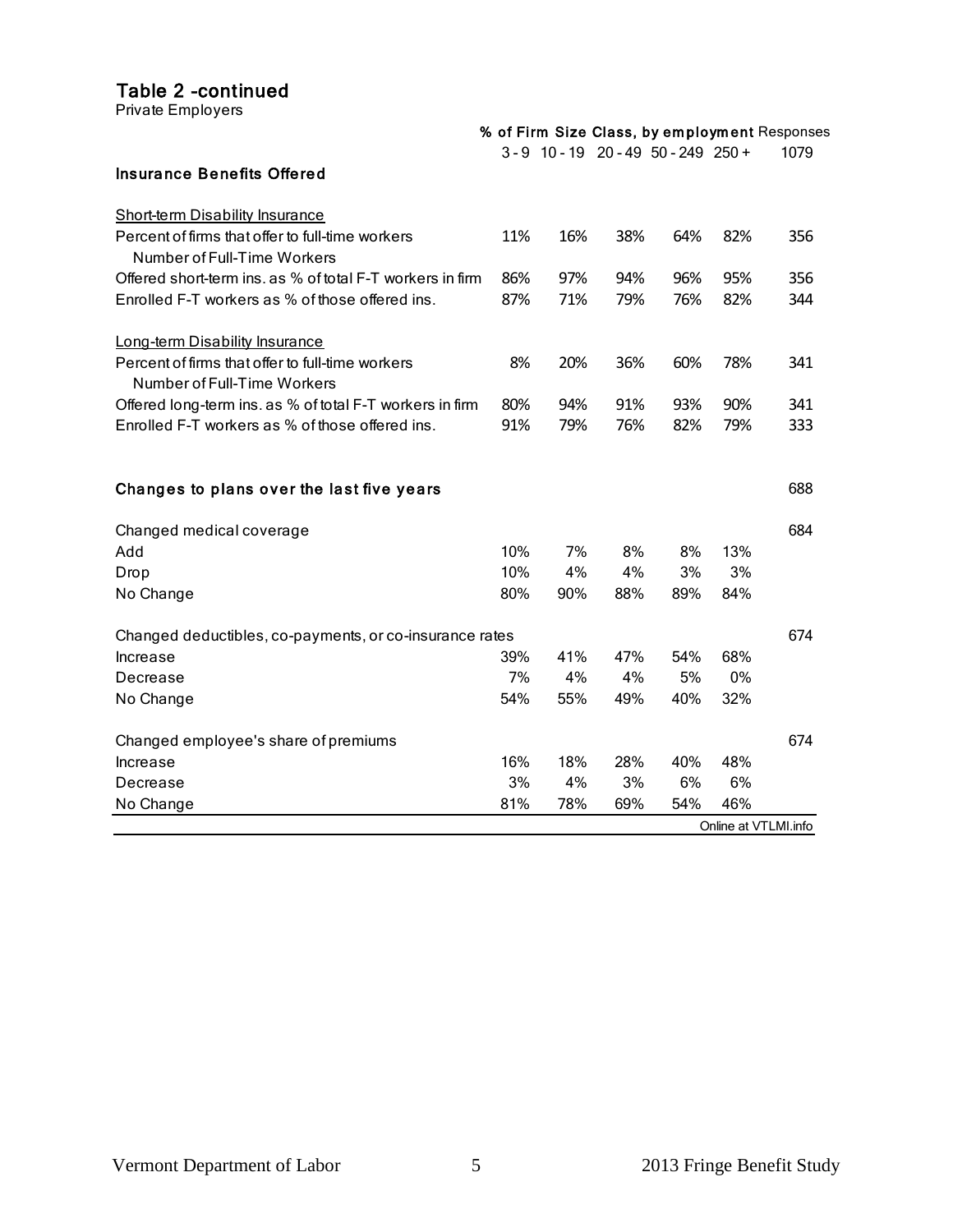Private Employers

|  |                                        | % of Firm Size Class, by employment Responses |
|--|----------------------------------------|-----------------------------------------------|
|  | $3 - 9$ 10 - 19 20 - 49 50 - 249 250 + |                                               |
|  |                                        |                                               |

## Health Plans and Payments

| Types of insurance plans offered ^                                              |       |                 |              |            |                      | 693 |
|---------------------------------------------------------------------------------|-------|-----------------|--------------|------------|----------------------|-----|
| Indemnity                                                                       | 9%    | 10%             | 12%          | 10%        | 8%                   | 497 |
| <b>HMO or Managed Care</b>                                                      | 20%   | 18%             | 16%          | 19%        | 22%                  | 522 |
| PPO (Preferred Provider Plan)                                                   | 26%   | 31%             | 33%          | 42%        | 56%                  | 547 |
| POS (Point of Service Plan)                                                     | $1\%$ | 2%              | 1%           | 3%         | 7%                   | 469 |
| Cafeteria Benefits Plan                                                         | 4%    | 15%             | 17%          | <b>27%</b> | 26%                  | 502 |
| HDHP (High Deductible Health Plan)                                              | 44%   | 49%             | 55%          | 51%        | 43%                  | 572 |
| <b>HSA (Health Savings Account)</b>                                             | 36%   | 44%             | 42%          | 32%        | 35%                  | 561 |
| --percent of those offering HSA where                                           | 74%   | 66%             | 74%          | 87%        | 75%                  | 260 |
| employer contributes                                                            |       |                 |              |            |                      |     |
| --If employer contributes, median dollar                                        |       | \$2,500 \$1,625 | \$1,250      | \$1,250    | \$1,000              | 195 |
| amount per year                                                                 |       |                 |              |            |                      |     |
|                                                                                 |       |                 |              |            |                      |     |
| Deductible per person for those with a deductible                               |       |                 |              |            | Median               |     |
|                                                                                 |       |                 | <u>Range</u> |            | \$2,000              | 48  |
| Indemnity                                                                       |       | up to           | \$5,000      |            |                      |     |
| <b>HMO or Managed Care</b>                                                      |       | up to           | \$5,000      |            | \$2,000              | 82  |
| PPO (Preferred Provider Plan)                                                   |       | up to           | \$5,950      |            | \$2,000              | 215 |
| POS (Point of Service Plan)                                                     |       | up to           | \$5,950      |            | n/a                  | 7   |
| Cafeteria Benefits Plan                                                         |       | up to           | \$5,000      |            | \$2,500              | 25  |
| HDHP (High Deductible Health Plan)                                              |       | up to           | \$7,000      |            | \$2,500              | 332 |
| ^ Totals for size classes do not add to 100% as multiple responses are possible |       |                 |              |            |                      |     |
| n/a - insufficient number of responses to report                                |       |                 |              |            |                      |     |
|                                                                                 |       |                 |              |            | Online at VTLMI.info |     |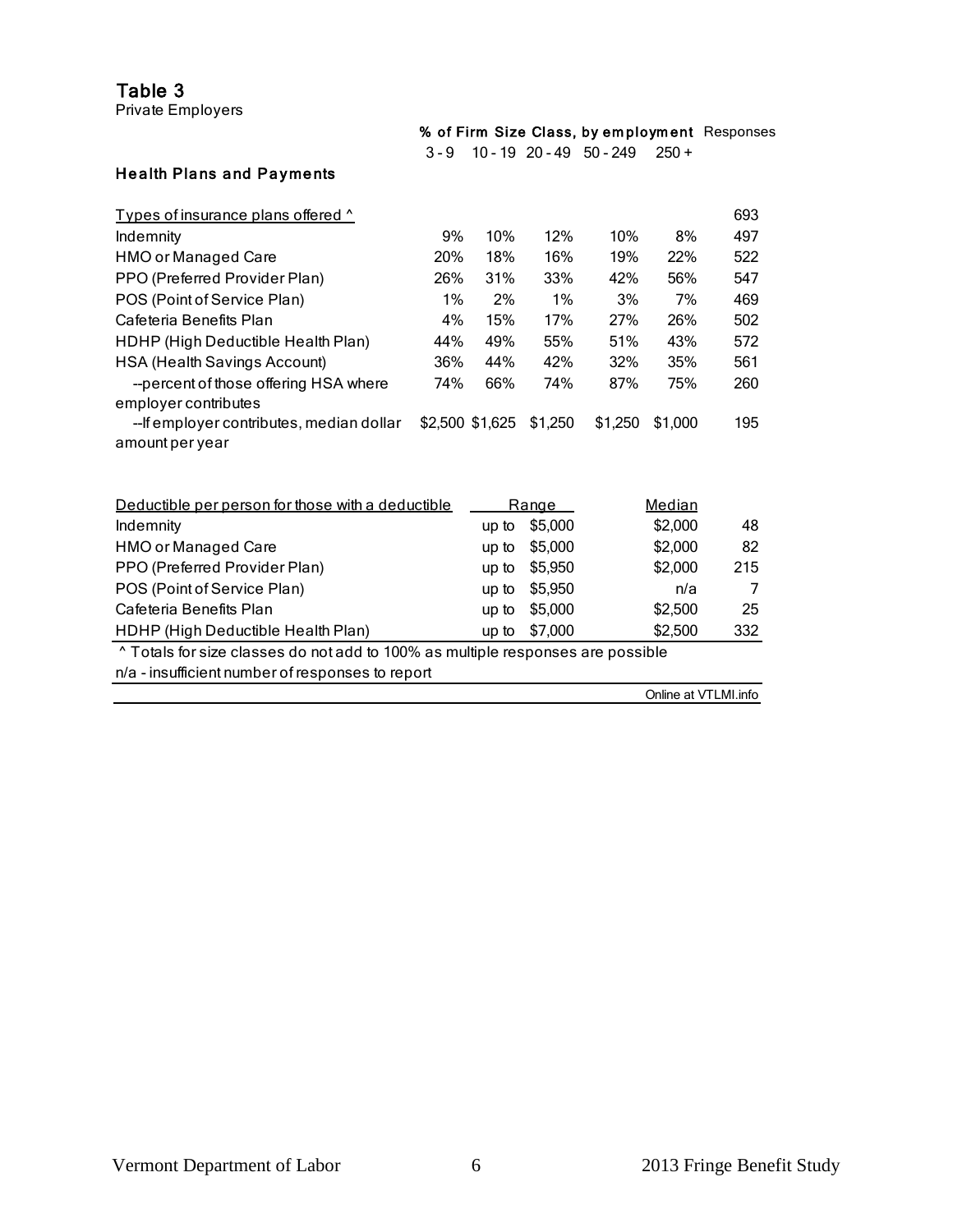| Table 4<br>Private Employers                                                         |         |           |       |                                     |         |           |
|--------------------------------------------------------------------------------------|---------|-----------|-------|-------------------------------------|---------|-----------|
|                                                                                      |         |           |       | % of Firm Size Class, by employment |         | Responses |
| <b>Medical Insurance</b>                                                             | $3 - 9$ | $10 - 19$ |       | $20 - 49$ 50 - 249 250 +            |         | 667       |
| <b>All Firms</b>                                                                     |         |           |       |                                     |         |           |
| <b>Enrollment in Each Type of Coverage, as Percent of Workers Enrolled, Average*</b> |         |           |       |                                     |         | 648       |
| Single                                                                               | 53%     | 58%       | 59%   | 56%                                 | 52%     |           |
| Single+1                                                                             | 23%     | 19%       | 19%   | 22%                                 | 22%     |           |
| Family                                                                               | 24%     | 23%       | 22%   | 22%                                 | 26%     |           |
| Share of Premium Paid by Employer by Type of Enrollment                              |         |           |       |                                     |         |           |
| Single                                                                               | 87%     | 76%       | 78%   | 73%                                 | 75%     | 608       |
| Single+1                                                                             | 77%     | 66%       | 65%   | 65%                                 | 69%     | 467       |
| Family                                                                               | 81%     | 67%       | 62%   | 63%                                 | 68%     | 473       |
| Firm Cost of Premium per Month -median                                               |         |           |       |                                     |         |           |
| Single                                                                               | \$449   | \$431     | \$390 | \$357                               | \$385   | 628       |
| Single+1                                                                             | \$844   | \$620     | \$572 | \$612                               | \$737   | 494       |
| Family                                                                               | \$1,069 | \$883     | \$720 | \$836                               | \$1,033 | 510       |
| <b>Overall Share of Premium Paid by Employer</b>                                     |         |           |       |                                     |         | 644       |
| Employer Pays 100% of Premium                                                        | 53%     | 30%       | 18%   | 8%                                  | 2%      |           |
| Employer Pays Less Than 100%                                                         | 47%     | 70%       | 82%   | 92%                                 | 98%     |           |

|                                                   | Single | Single+1 | Family | All                  | 62   |
|---------------------------------------------------|--------|----------|--------|----------------------|------|
| <b>Self-Insured Firms</b>                         |        |          |        |                      |      |
| Enrolled as Percent of Those Offered Insurance    |        |          |        | 73%                  |      |
| Precentage of Enrollment in Each Type, Average*   | 54%    | 23%      | 25%    |                      | 100% |
| Share of Premium Paid by Employer, Average        | 76%    | 68%      | 67%    |                      |      |
| Percent of Firms that Pay 100% of Premium by Type | 15%    | 6%       | 5%     |                      |      |
| *May not sum to 100% due to averaging.            |        |          |        |                      |      |
| ** Only larger firms can afford to self-insure.   |        |          |        |                      |      |
|                                                   |        |          |        | Online at VTLMI info |      |

Percent of All Responding Firms that are Self-Insured\*\* 1% 17% 33% 524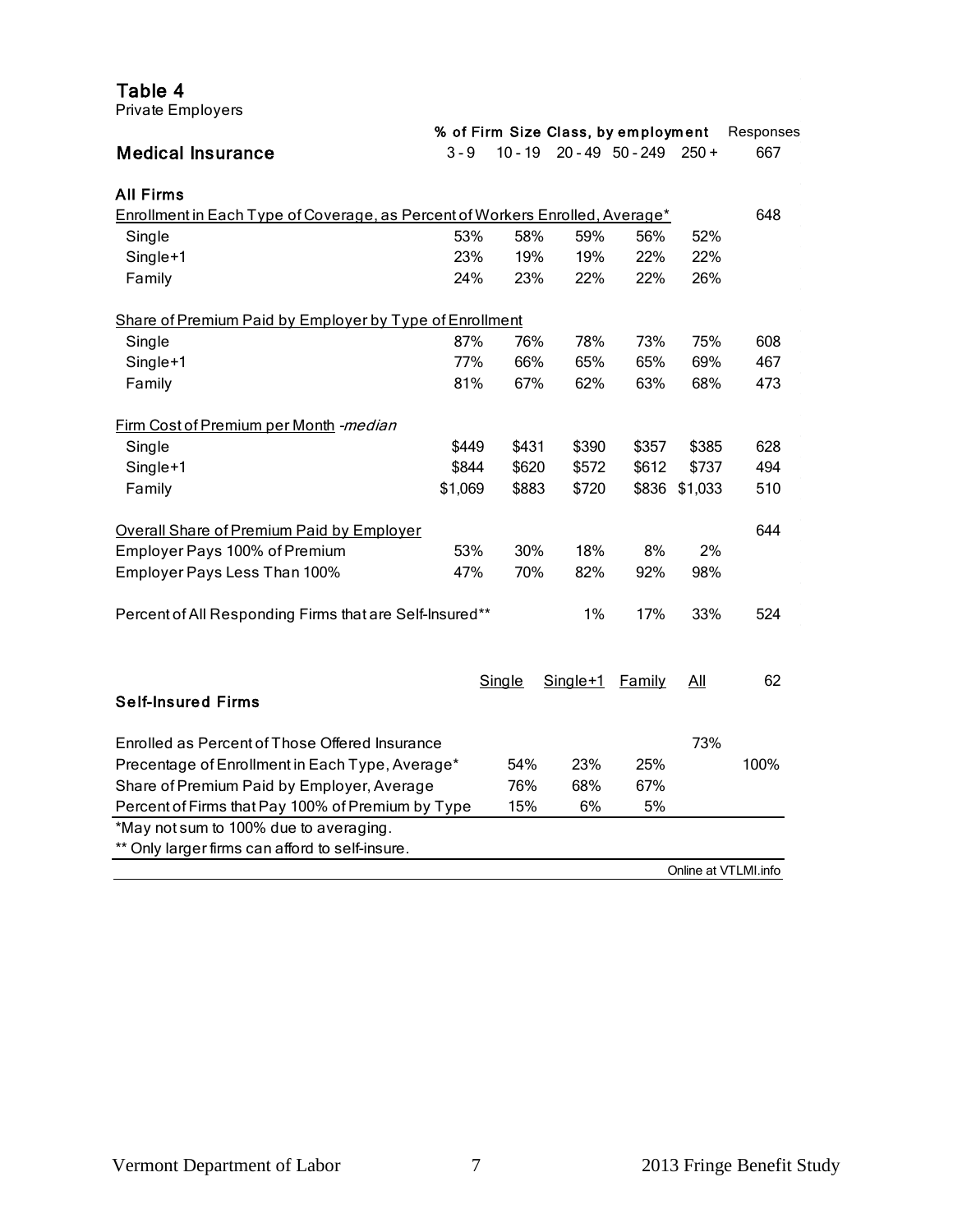| Table 5<br>Private Employers |                                                                                          |                      |                      |                      |                             |                      |                                               |
|------------------------------|------------------------------------------------------------------------------------------|----------------------|----------------------|----------------------|-----------------------------|----------------------|-----------------------------------------------|
|                              |                                                                                          |                      |                      |                      |                             |                      | % of Firm Size Class, by employment Responses |
|                              |                                                                                          |                      |                      |                      | 3-9 10-19 20-49 50-249 250+ |                      |                                               |
| <b>Retirement Benefits</b>   |                                                                                          |                      |                      |                      |                             |                      |                                               |
|                              | Percent of Firms that Offer a Retirement Plan                                            | 30%                  | 43%                  | 57%                  | 75%                         | 80%                  | 1,056                                         |
|                              | Pct of Full-Time Workers Offered, Avg.<br>Workers Enrolled as Percent of Workers Offered | 97%<br>77%           | 93%<br>76%           | 92%<br>66%           | 93%<br>71%                  | 94%<br>79%           | 528<br>517                                    |
| Holidays                     |                                                                                          |                      |                      |                      |                             |                      |                                               |
|                              | Percent of Firms that Offer Paid Holidays                                                | 71%                  | 75%                  | 80%                  | 89%                         | 92%                  | 1,035                                         |
|                              | Median Number of Holidays Paid                                                           | 6                    | 6                    | 7                    | 7                           | 8                    |                                               |
| <b>Paid Leave</b>            |                                                                                          |                      |                      |                      |                             |                      |                                               |
|                              | Paid Leave -percent of all firms                                                         | 44%                  | 52%                  | 62%                  | 80%                         | 86%                  | 1,054                                         |
|                              | Leave Offered to Part-Time Workers as well                                               | 28%                  | 33%                  | 37%                  | 38%                         | 55%                  | 621                                           |
|                              | Consolidated -percent of offering firms                                                  | 41%                  | 39%                  | 41%                  | 46%                         | 52%                  | 626                                           |
|                              |                                                                                          |                      |                      |                      | median number of days       |                      |                                               |
| After 1 Year                 |                                                                                          | 12                   | 10                   | 10                   | 15                          | 17                   | 251                                           |
| After 5 Years                |                                                                                          | 15                   | 20                   | 20                   | 20                          | 23                   | 231                                           |
|                              | Separate types -percent of offering firms                                                | 59%                  | 61%                  | 59%                  | 54%                         | 48%                  | 626                                           |
|                              |                                                                                          |                      |                      |                      | median number of days       |                      |                                               |
|                              | After 1 Year Paid Vacation                                                               | 7                    | 5                    | 5                    | 10                          | 6                    | 350                                           |
|                              | Paid Sick Leave                                                                          | 5                    | 5                    | 5                    | 6                           | 5                    | 333                                           |
|                              | Personal Leave                                                                           | $\overline{3}$<br>15 | $\overline{4}$<br>12 | $\overline{3}$<br>13 | $\overline{3}$              | $\overline{4}$<br>15 | 289                                           |
|                              | <b>Total Days</b>                                                                        |                      |                      |                      | 19                          |                      |                                               |
|                              | After 5 Years Paid Vacation                                                              | 14                   | 13                   | 15                   | 15                          | 15                   | 333                                           |
|                              | Paid Sick Leave                                                                          | 5                    | 5                    | 5                    | 6                           | 5                    | 298                                           |
|                              | Personal Leave                                                                           | $\overline{3}$       | $\overline{3}$       | $\overline{3}$       | $\overline{3}$              | $\overline{3}$       | 282                                           |
|                              | <b>Total Days</b>                                                                        | 22                   | 21                   | 23                   | 24                          | 23                   |                                               |
| <b>Workers Covered</b>       |                                                                                          |                      |                      |                      |                             |                      |                                               |
|                              | Pct of All FT Workers Who Earn Paid<br>Sick, Personal or Consolidated Leave              | 41%                  | 44%                  | 57%                  | 69%                         | 73%                  |                                               |

Online at VTLMI.info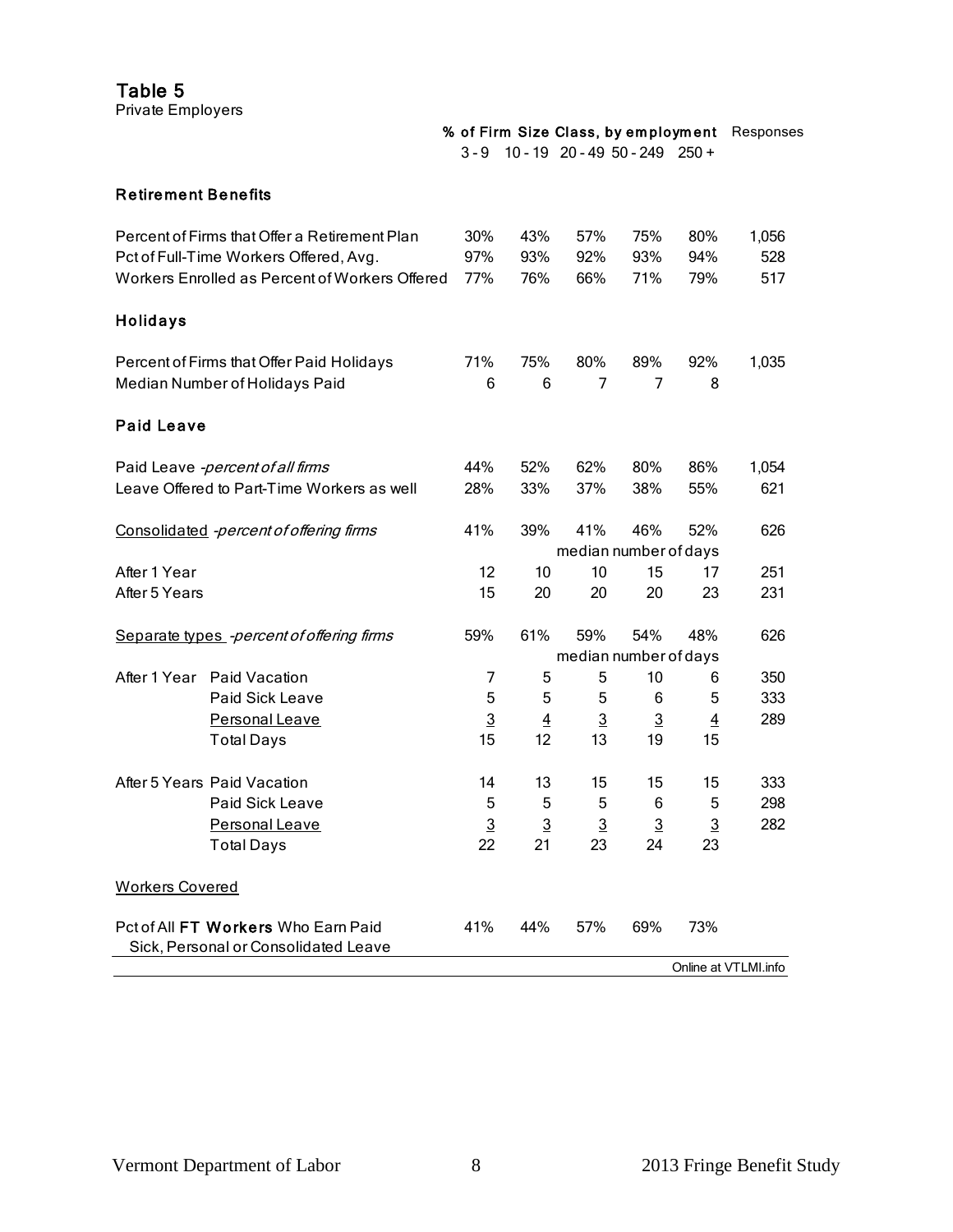### **Methodology**

A major difference between the 2013 Fringe Benefit Study and the 2011 study is that entities with covered employment of 1 or 2 were excluded from consideration. Such small firms are more likely to have only the owners or their family members as employees. The benefits owners offer themselves when they are the only employees are likely to be different from what is offered to hired workers in general. Very small firms do not typically have as many resources as larger firms to offer benefits, such as health insurance.

The very small firms (1 to 2 employees) make up over half of the 1-9 size category and in fact, there are more firms covered by unemployment insurance in Vermont with employment under ten than there are firms with 3 employees or more.

A sample was selected of about eighteen percent of Vermont private non-agricultural businesses with three or more employees covered by Unemployment Insurance with the State of Vermont. The sample was stratified by employment size class and area of the state. Businesses with more than one location in the state were asked to provide a combined response for all of their Vermont locations. Employers received a postcard in the mail, notifying them of the study and encouraging them to submit their responses online. A paper copy was then sent, followed by reminder postcards. Participants could respond by mail or online. Emails were also sent to employers for whom the department had a valid email address. Please see the table below for sampling and response rates by size class, as sampled and as reported.

|          | <b>Vermont Private Employers</b> |              |                    |         |       |               | Sample   |        |      | Responses           |
|----------|----------------------------------|--------------|--------------------|---------|-------|---------------|----------|--------|------|---------------------|
| Size     | Employ                           |              |                    |         |       |               |          |        |      | Reported            |
| Class as | ment                             |              | % of               | Employ  | % of  |               | Sampling | % of   |      | Response Size Class |
| Sampled  | Range                            | <b>Firms</b> | Total <sup>'</sup> | ment    | Total | <b>Sample</b> | Rate     | Sample | Rate | % of Total          |
|          | $3 - 9$                          | 6.675        | 61%                | 33,975  | 15%   | 600           | 9%       | $30\%$ | 49%  | 29%                 |
| 2        | $10 - 19$                        | 2,088        | 19%                | 28,009  | 12%   | 450           | 22%      | 22%    | 58%  | 22%                 |
| 3        | $20 - 49$                        | 1,382        | 13%                | 40,775  | 18%   | 450           | 33%      | 22%    | 59%  | 23%                 |
| 4        | $50 - 249$                       | 644          | 6%                 | 63,188  | 27%   | 400           | 62%      | 20%    | 57%  | 19%                 |
| 5        | $250 +$                          | 104          | $1\%$              | 64,278  | 28%   | 104           | 100%     | 5%     | 27%  | 7%                  |
| Total    |                                  | 10.893       | 100%               | 230,225 | 100%  | 2,004         | 18%      | 100%   | 54%  | 100%                |

Size classes were sampled at different rates to reflect differences in variation among size classes and to optimize the effectiveness of the survey. Private firms with Vermont employment of 250 or more were sampled at 100 percent, a census. Respondents were asked how many employees they had at the time of participation. Responses were then post-stratified by the employment reported. Those that indicated they were part of a larger organization with employment outside the state were placed in the larger size class based on the total employment of the business (See percent of total, as reported, above).

Usable responses were received from 1,079 organizations. Not all respondents completed the entire questionnaire. Responding firms matched the overall distribution of firms across regions of the state. Responders tended to be larger than average for their industries, and were somewhat overrepresented in manufacturing and health care and social assistance industries (more likely to offer insurance), and underrepresented in construction (less likely to offer insurance). See data below.